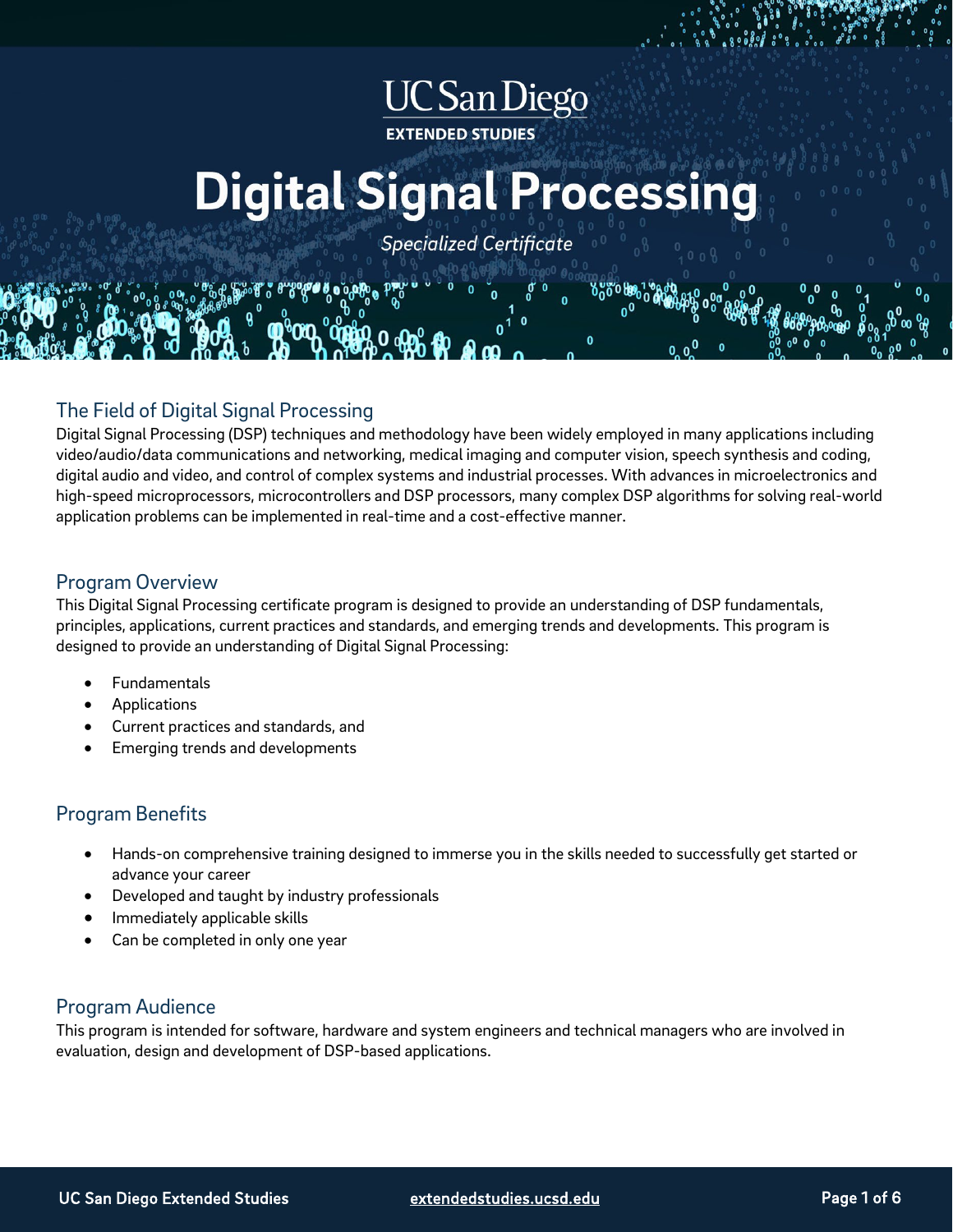

## Program Details

## **Prerequisites**

There is one prerequisite course included in the certificate, Signals and Systems. Current knowledge of differential and integral calculus, ordinary differential equations, and introductory complex variables is required.

## Length

Most students complete the program in one year by taking one course per quarter for four consecutive quarters. You have up to five years to complete all requirements for the certificate.

## Cost

<span id="page-1-0"></span>Each course in the program cost \$845 each. The total cost of the program is approximately \$2630, including the \$95 certificate fee. Please note that all fees are subject to change and do not include books. This is an *estimate* of the cost of the program, which may vary based on a variety of factors. This estimate does not include textbooks, parking, transportation, or personal expenses. *All estimated costs are subject to change*; current fees are listed on our website.

Program fees are paid on a per-course basis, when you enroll in a course.

## **Requirements**

There is one prerequisite course and three required core courses to complete the Digital Signal Processing certificate.

| <b>Course Title</b>                   | <b>Course No.</b> | <b>Units</b> | <b>Course Offered</b> |               |               |        |
|---------------------------------------|-------------------|--------------|-----------------------|---------------|---------------|--------|
|                                       |                   |              | Fall                  | <b>Winter</b> | <b>Spring</b> | Summer |
| <b>Prerequisite Course</b>            |                   |              |                       |               |               |        |
| <b>Signals and Systems</b>            | ECE-40051         | 3.00         | Online                |               | Online        |        |
| <b>Required Core Courses</b>          |                   |              |                       |               |               |        |
| <b>DSP1</b>                           | ECE-40016         | 3.00         |                       | Online        |               | Online |
| <b>DSP</b> in Wireless Communications | ECE-40283         | 3.00         | Online                |               | Online        |        |
| <b>Applied DSP</b>                    | ECE-40164         | 3.00         |                       | Online        |               |        |

## **Electives**

There are no electives for this certificate.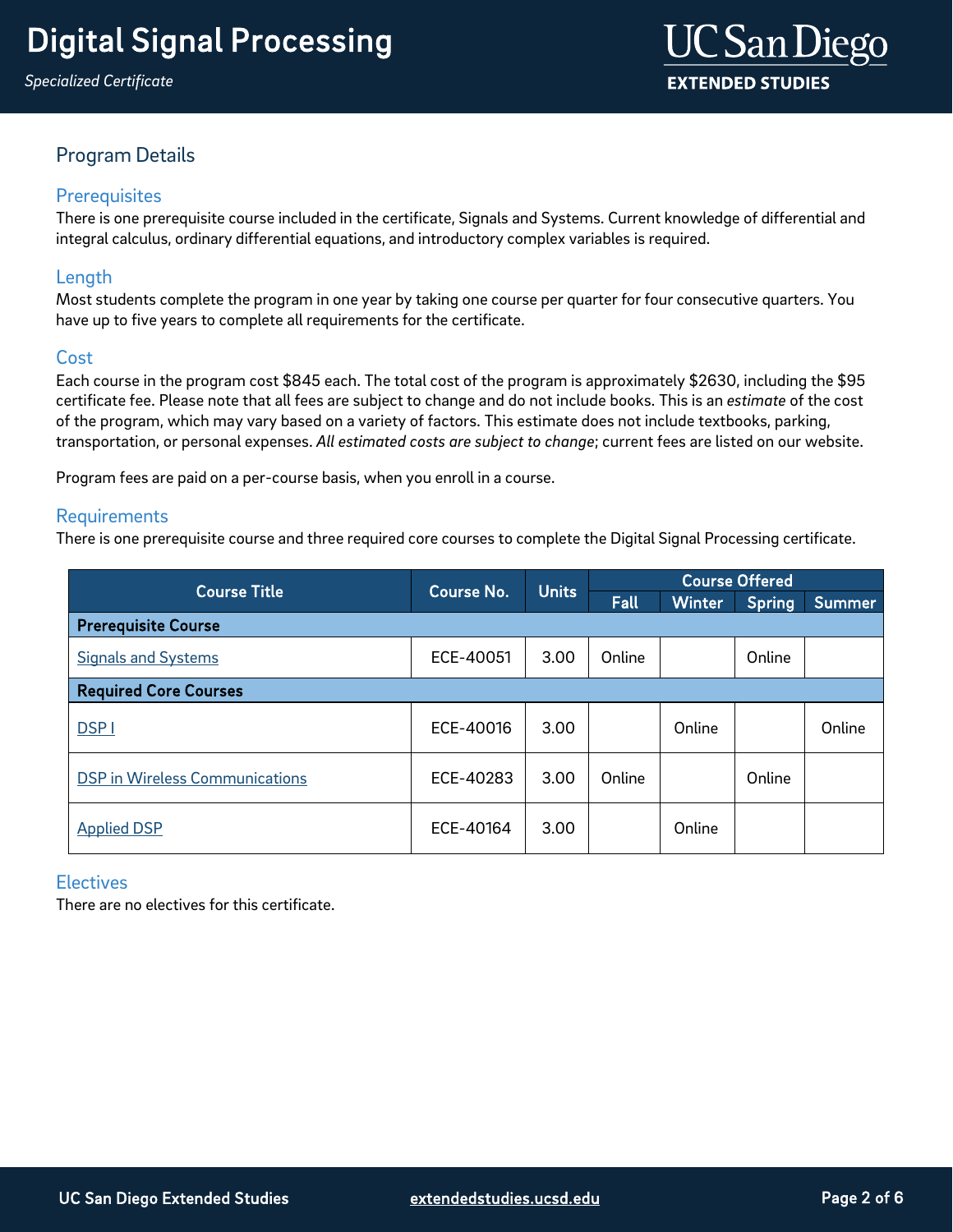*Specialized Certificate*



## Frequently Asked Questions

## **About the Certificate**

## How do I apply to the certificate program?

*STEP 1:* If you have a My Extension student account, skip to Step 2. If you do not have a My Extension account, go to [myextension.ucsd.edu,](https://myextension.ucsd.edu/?utm_source=faqs&utm_medium=pdf&utm_campaign=bst-digital-signal-processing) click "Create an account" on the right side of the page, and follow the instructions to create an account. Once you have a My Extension account, continue to Step 2.

*STEP 2:* Click on the "Apply Now" button on the certificate page. Complete the required fields on the application. Then click the "Save" button. Once you have saved the application, the "Submit" button will appear. Click the "Submit" button to submit your application for review and consideration. Once submitted, your application cannot be changed. You can track the progress of your application at My [Extension.](https://myextension.ucsd.edu/?utm_source=faqs&utm_medium=pdf&utm_campaign=bst-digital-signal-processing)

## Is there an application fee for the certificate program?

Current application or certificate enrollment fees, if any, are listed under the "Apply Now" button on the [certificate](https://extension.ucsd.edu/courses-and-programs/digital-signal-processing?utm_source=faqs&utm_medium=pdf&utm_campaign=bst-digital-signal-processing) page on our website.

## Can I register for the certificate program at any time?

Yes, you may enroll in the program at any time. However, it is recommended that you enroll as soon as possible. The program curriculum may be updated at any time; if certificate requirements change, you must adhere to the curriculum *at the time of your enrollment into the certificate*. Enrolling in the certificate also gives you access to quarterly, personalized enrollment reminders from the program manager.

## Can this certificate program be completed entirely online?

Yes! This program is designed for you to take it online in the convenience of your own home or office. Some courses may also have in-class options, but all program requirements can be completed online. For online courses, all assignments, tests, and quizzes can be completed online and submitted through [Canvas,](https://ucsdextension.zendesk.com/hc/en-us/articles/360039110812--Take-an-online-course-tour-Canvas-) our online learning platform.

## How long do I have to complete the certificate?

You officially have five years from when you begin taking courses in the program to complete all requirements for the certificate.

## If I already have the skills taught in one of the courses, can I skip that course?

If you have taken a course from an accredited university covering the learning objectives of a program course, you may be able to transfer your previous coursework to Division of Extended Studies. If you have not taken a course elsewhere, but already have the skills covered in a course, you may be able to substitute an alternate Division of Extended Studies course in its place. Please contact the program representative a[t unexengr@ucsd.edu](mailto:unexengr@ucsd.edu) or 858-534-9152 for more information.

## Is this certificate program open to non-California residents?

Yes, the program is open to non-California residents, including non-US residents. The tuition is the same for all students. If you have questions about how enrolling in courses may or may not affect your visa status, please contact our International Department at [ipinfo@ucsd.edu](mailto:ipinfo@ucsd.edu) or (858) 534-6784.

## If I work full-time, will I still be able to complete this program?

Yes. Our programs are designed to be working-student friendly and most of our students are working professionals. The courses vary between two and three units, which amount to approximately 18-20 hours of class time for a two-unit course and 27-30 hours of class time for a three-unit course.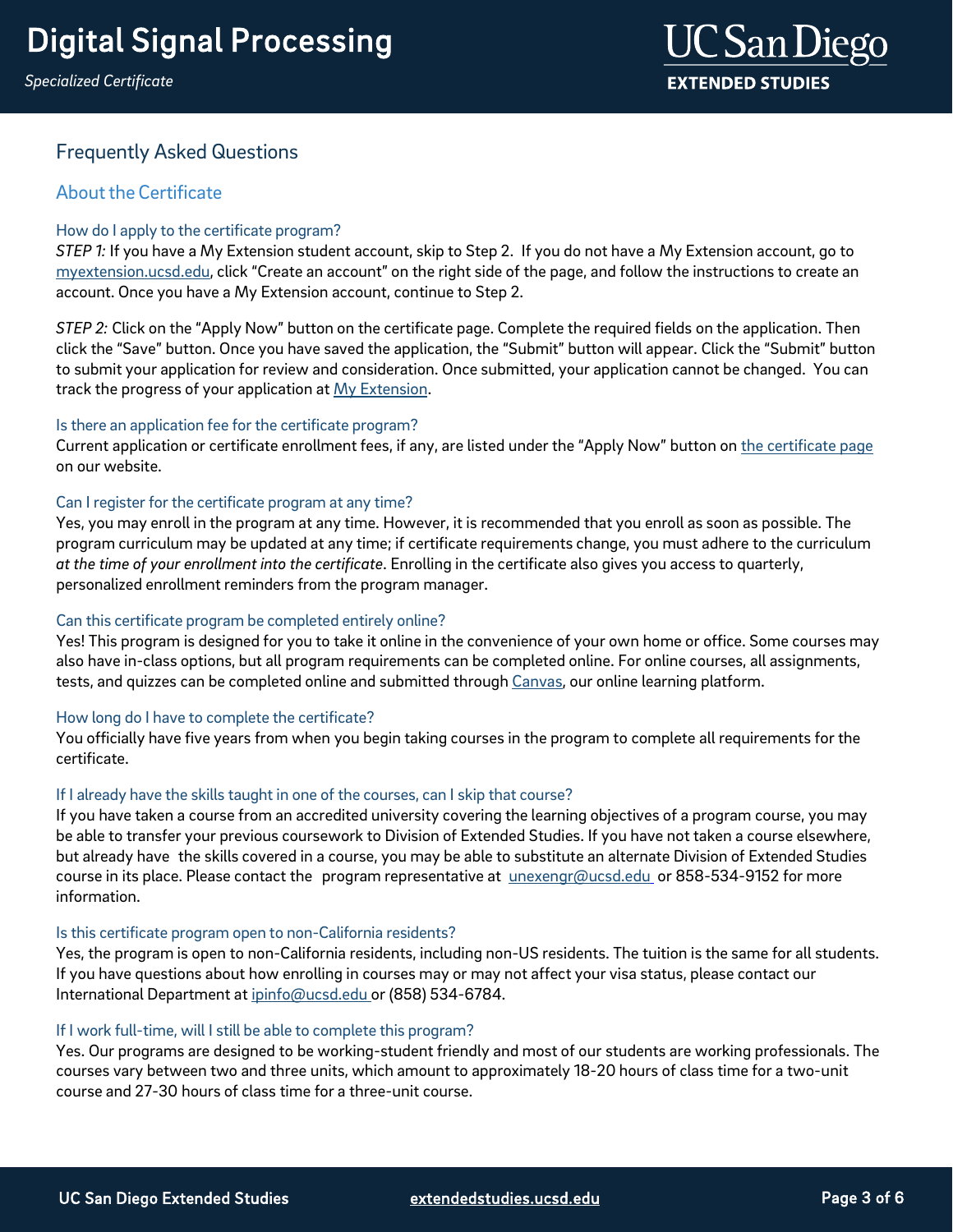#### Is the program accredited?

UC San Diego is accredited by the Western Association of Schools and Colleges (WASC). UC San Diego Division of Extended Studies — like all other UC San Diego schools, colleges, and departments — is accredited by WASC through the University. All courses and certificate programs offered by UC San Diego Division of Extended Studies have been developed and are administered in accordance with Division of Extended Studies policy and the regulations of the Academic Senate of the University of California.

## Will this program prepare me for a certification exam?

This program is not aligned with any one certification exam. Our programs are designed to provide students with knowledge that will make them valuable in the workforce

## How do I get my certificate once I have completed the requirements?

When you have paid your certificate fee and successfully completed all program requirements, you will need to request an audit by Student Services. To request an audit:

- In your My [Extension](https://myextension.ucsd.edu/?utm_source=faqs&utm_medium=pdf&utm_campaign=bst-digital-signal-processing) account, click on "My Courses."
- On the right side of the page under "My Certificates," click on the name of the certificate.
- On the right side of the page under "Tools," click on "Request Certificate Audit."
- Complete and submit the form that appears.

Once you have formally submitted your audit request, your certificate will be mailed to the address we have on file for you within ten business days.

## Do you provide job or internship placement?

No, we do not currently offer job placement assistance, internships, or career services assistance.

#### Is financial aid available?

- UC San Diego Division of Extended Studies offers continuing education loans through UC Approved Lenders. Each institution offers low competitive interest rates and flexible payment options. You are also encouraged to contact your personal financial institution about possible lending solutions. Direct links to UC Approved Lenders can be found on our website's **[Financial Resources](https://extension.ucsd.edu/student-resources/financial-resources?utm_source=faqs&utm_medium=pdf&utm_campaign=bst-digital-signal-processing) page.**
- The Employment Development Department (EDD) provides a comprehensive range of employment and training services in partnership with state and local agencies/organizations. More information is available on their website at [edd.ca.gov.](http://edd.ca.gov/)
- Career Centers Located throughout San Diego County offer their communities comprehensive employment and training services benefiting both business and job seekers. More information is available on their website at [workforce.org.](http://workforce.org/)
- Please click here for information about Veteran's Benefits.
- Free Application for Federal Student Aid (FAFSA) funds are limited to degree programs only, and cannot be used for courses or certificate fees at UC San Diego Division of Extended Studies.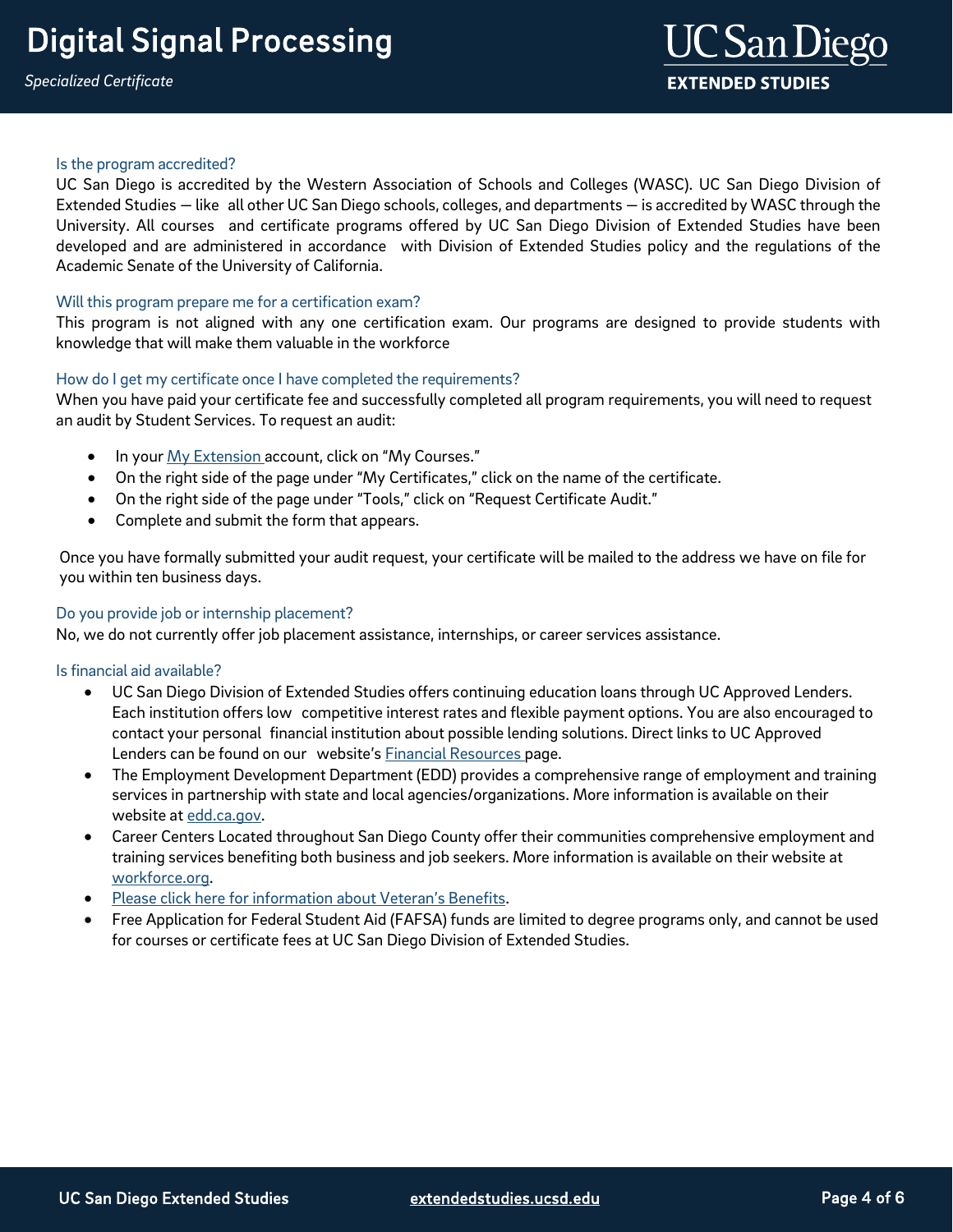## **About the Courses**

## When does course enrollment open for each quarter?

Our classes post to our website and become open for enrollment approximately two months prior to the new quarter starting. If you'd like to get an email reminder you can sign up for our newsletter(s) in My [Extension,](https://myextension.ucsd.edu/?utm_source=faqs&utm_medium=pdf&utm_campaign=bst-digital-signal-processing) under the "Preferences" tab.

## When should Lenroll in a course?

We recommend enrolling as soon as possible, as occasionally classes will reach capacity.

## Once I have enrolled in a course, when will I get online access to it?

If you have enrolled at least three days before the course begins, you will have access starting on the first day of class. You should receive an email from Student Services with instructions for how to login to the course. If you have enrolled on or after the start date of the course, you will have access to the course within one business day.

## When does enrollment for a course close?

Enrollment in a course may be closed for one or more of the following reasons:

- The course is at capacity. If the course is at capacity you will only be able to join the waitlist. If space becomes available in the course, students on the waitlist are contacted in the order they joined the waitlist.
- The course has progressed to a point where students will no longer be able to make-up missed work and be successful in the course.
- The course is cancelled due to low enrollments.

For all three of these reasons we recommend students enroll early in the courses they are interested in.

#### When is the refund deadline for courses?

The refund deadline for courses in this program is typically one week after the start of the course. This allows you to enroll in a course and participate in the course for approximately one week to determine if the course is a good fit. Then, if needed, either you may either transfer your enrollment to a different course or submit a drop request. The exact refund deadline for each section is listed in the section notes on the course page in our website, and you can also find it in  $My$ [Extension b](https://myextension.ucsd.edu/?utm_source=faqs&utm_medium=pdf&utm_campaign=bst-digital-signal-processing)y clicking on "My Courses" and then the name of the course.

## What are the grading options for courses?

You may take a course for one of three options: Letter Grade, Pass/No Pass, or Not for Credit. If you are taking a course towards a certificate you *must* complete your courses for credit (i.e. Pass/No Pass or Letter Grade) and receive a C-/Pass or higher grade. Grades below a C-, No Pass, and Not for Credit will *not* count towards certificate requirements.

#### What kind of credit do I earn?

The courses in this program are post-baccalaureate, professional-level, credit bearing courses. Credit earned in these courses may lead to the award of a formal certificate by UC San Diego Division of Extended Studies or may be applied toward an academic degree or professional credential, *subject to the approval of the receiving institution*.

If you wish to transfer credit, it is your responsibility to confer with the receiving institution before enrolling, as each individual academic institution decides whether or not to accept Division of Extended Studies credits.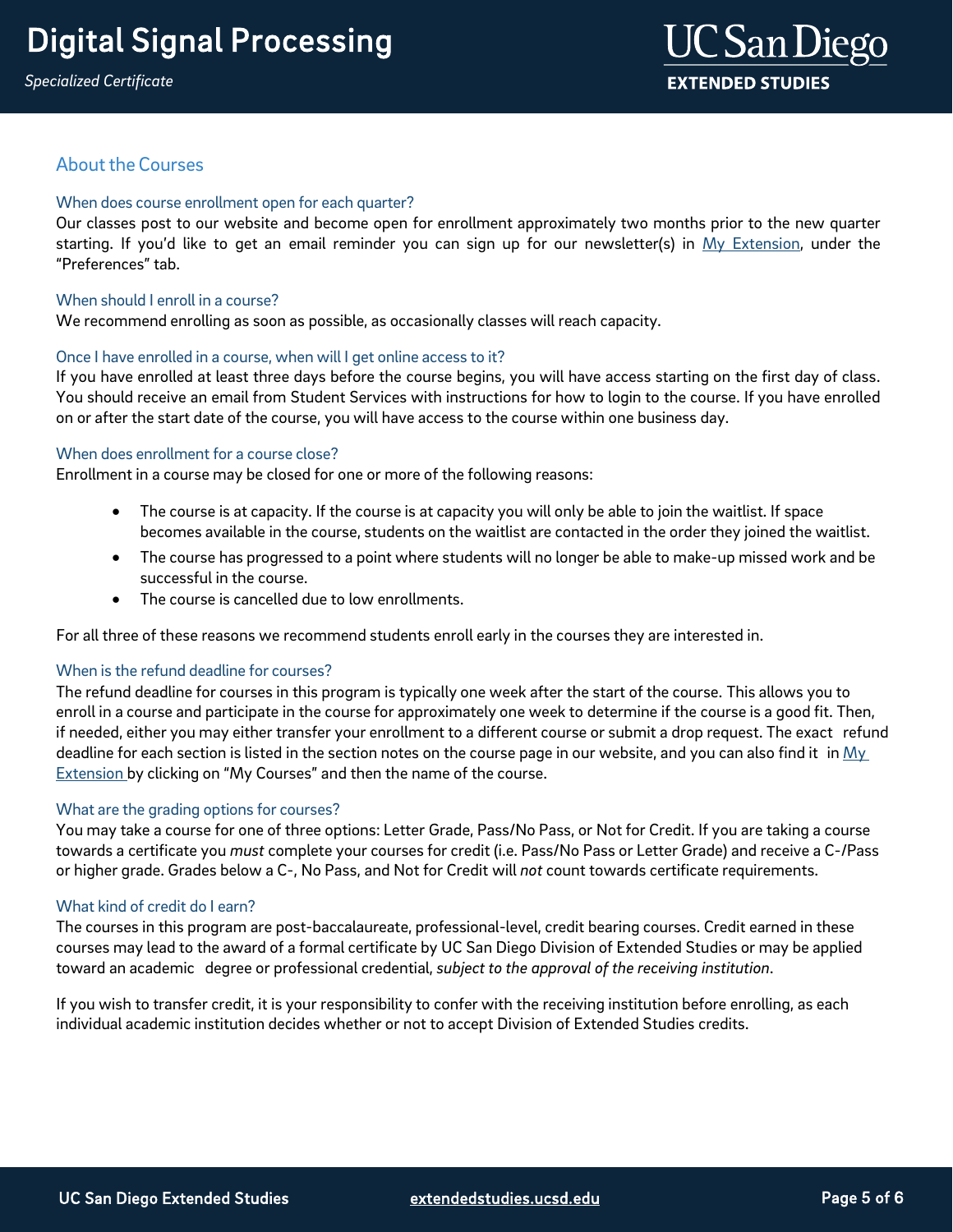#### Are courses transferrable?

UC San Diego Division of Extended Studies is not a degree granting institution, however many UC San Diego Division of Extended Studies courses can be transferred to other colleges or universities. The transferability of credit is determined solely by the *receiving* institution. You should discuss how your individual courses will transfer with the Office of the Registrar at the receiving institution *prior to enrolling*.

## Can I take a course without registering for the certificate?

Yes, you may take any course in this program without registering for the certificate, provided you have fulfilled any and all prerequisites for the course.

#### How long is each course?

Two-unit courses run for approximately 6-7 weeks; three-unit courses run for approximately 9-10 weeks. For exact course dates of upcoming sections, visit the webpage of the course you are interested in taking on our website.

## When is each course offered?

Please visit the course page on our website to see when courses are typically offered. You can also see a full program schedule by clicking on the "View Schedule" button under the "Courses" section on [the certificate](https://extension.ucsd.edu/courses-and-programs/digital-signal-processing?utm_source=faqs&utm_medium=pdf&utm_campaign=bst-digital-signal-processing) page or under [the](#page-1-0) Program Requirements section of [this document.](#page-1-0)

## How many hours can I expect to spend studying outside of class time?

Each student has their own learning style so this can vary greatly. As a rule of thumb, expect to spend an average of two hours studying for every hour you spend in-class. For online courses, students should plan to spend approximately 8-10 hours per week viewing lectures and completing coursework.

#### How are online classes formatted?

Online courses are asynchronous with prerecorded lectures, corresponding PowerPoints, and subsequent materials as provided by the instructor. They have a start and end date but all the lessons are uploaded to our Learning Management System, so that you can learn at your own pace. However, please be aware that you may have weekly assignments, quizzes and/or tests that are due on specific dates. To access your online course, first login to your [My Extension](https://myextension.ucsd.edu/?_ga=2.164519549.353684319.1571935825-2027605279.1571935825) account, next select "My Courses" from the menu. From your list of courses, select the course you would like to access, and click the link that appears in the "Location" section. You will then be redirected to the Learning Management System (LMS) where your course is located.

We are currently using Canvas as our (LMS) for all our online courses. While students do not get access to their respective courses until the first day of the course, we encourage students who are new to Canvas to click on the following link to Canvas and: [Take a Free Tour of Canvas.](https://ucsdextension.zendesk.com/hc/en-us/articles/360039110812--Take-an-online-course-tour-Canvas-)

## What if I am having trouble with Canvas or My Extension?

Please contact Student Services at (858) 534-3400 or *unex-reg@ucsd.edu* if you experience any issues logging in to any of our systems.

#### What are the instructors' credentials?

The program courses are taught by seasoned professionals and overseen by an advisory board of leaders in the field. You can view the advisor list under the "Advisors" section on [the certificate](https://extension.ucsd.edu/courses-and-programs/digital-signal-processing?utm_source=faqs&utm_medium=pdf&utm_campaign=bst-digital-signal-processing) page. You can find information about a course instructor, including a biography and credentials, on the course page.

#### How do I communicate with a course instructor if I have a question during the course?

Each instructor has his/her own preferred method of communication and response policy, which will be detailed on the course syllabus. However, most instructors utilize email or the discussion board and will respond within 24-48 hours.